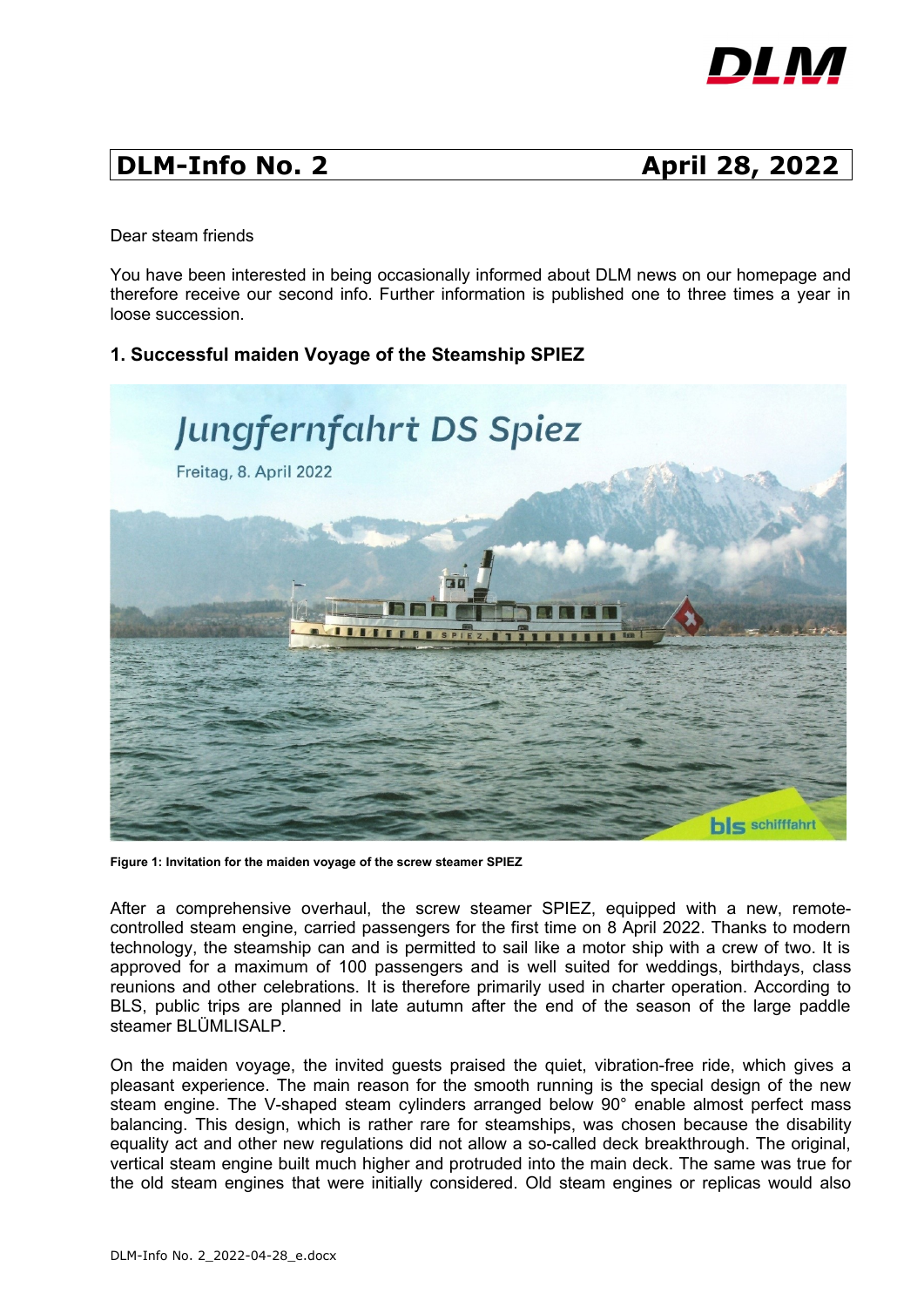

have required an additional, permanently present engineer, which would have increased the operating costs.

Because it still takes a while until the public trips, it is worth noting some short films and literature:

1. Video clips (2 to 7 Minuten):

- First test cruise with remote-controlled steam engine: <https://www.youtube.com/watch?v=-MZVIFrvIP4>
- First test cruise with manually-controlled steam engine: http://www.youtube.com/watch?v=naiYoGK6esU
- First test run of the steam engine on the test bed: <https://www.youtube.com/watch?v=2EmvZid8Hm0>

2. Literature (German only):

- Inäbnit, Florian: Dampfschiff "SPIEZ" Vom Dampf- zum Motorschiff und wieder zum Dampfschiff, Bordbuch, Prellbock Druck & Verlag 2021, ISBN 978-3-907579-64-0
- Horlacher, Robert: Das "Spiezerli" wird wieder ein Dampfschiff, Dampferzeitung Nr. 205 / Juni 2021, S. 40 bis 43
- Jürg Meister, Erich Liechti: Die Geschichte der Schifffahrt auf dem Thuner- und Brienzersee, Weber Verlag AG, ISBN 978-3-03818-340-2
- Heinz Amstad, Schiffsagentur: DS Spiez: Letzte Dampfschwalbe nimmt auf dem Thunersee wieder Fahrt auf. [https://schiffs-agentur.ch/dock/ds-spiez-letzte-dampfschwalbe-der-schweiz](https://schiffs-agentur.ch/dock/ds-spiez-letzte-dampfschwalbe-der-schweiz-nimmt-auf-dem-thunersee-wieder-fahrt-auf/)[nimmt-auf-dem-thunersee-wieder-fahrt-auf/](https://schiffs-agentur.ch/dock/ds-spiez-letzte-dampfschwalbe-der-schweiz-nimmt-auf-dem-thunersee-wieder-fahrt-auf/)
- Till Hirsekorn: «Spiezerli» dampft auf dem Thunersee, dank Maschine aus Winterthur Landbote vom 28. April 2022

After the DS GREIF on Lake Greifen and the DS MONTREUX on Lake Geneva, the steamship SPIEZ is the third Swiss ship to be "re-steamed", i.e., mutated from a steamship to a motor ship and back to a steamship. The DS SPIEZ is the 17th active steamship operating in Switzerland. Because steam can in principle be generated with any form of energy, i.e., also CO2-neutral, the number of steamships could well continue to rise.

### **2. Project work for a new Paddle Steamer on the Upper Rhine**

We continue to work on the project of a new paddle steamer for the Upper Rhine. In this context, please also note our earlier report regarding CO2-neutral ship propulsion: [CO2-neutral ship operation - DLM - MODERN STEAM \(dlm-ag.ch\)](https://dlm-ag.ch/en/co2-neutraler-schiffsbetrieb/)

## **3. Steam Trip with our 52 8055 on Sunday, 15 Mai 2022**

Our 52 8055 will be in operation on Sunday, 15 May 2022 on behalf of the Museum Railway Etzwilen – Singen from Stein am Rhein via Etzwilen to Rielasingen. Information on travel times and ticket prices can be found on the next page or under the following link: [AKTUELLE FAHRTEN - DLM - MODERN STEAM \(dlm-ag.ch\)](https://dlm-ag.ch/current-trips/)

Please note that train tickets can only be purchased on the train and at Ramsen station. For journeys in the driver's cab of the 52 8055 a surcharge of 100.- CHF per person is necessary. Please make a reservation under info@dlm-ag.ch or inquire directly with the locomotive staff whether there are still cab rides available.